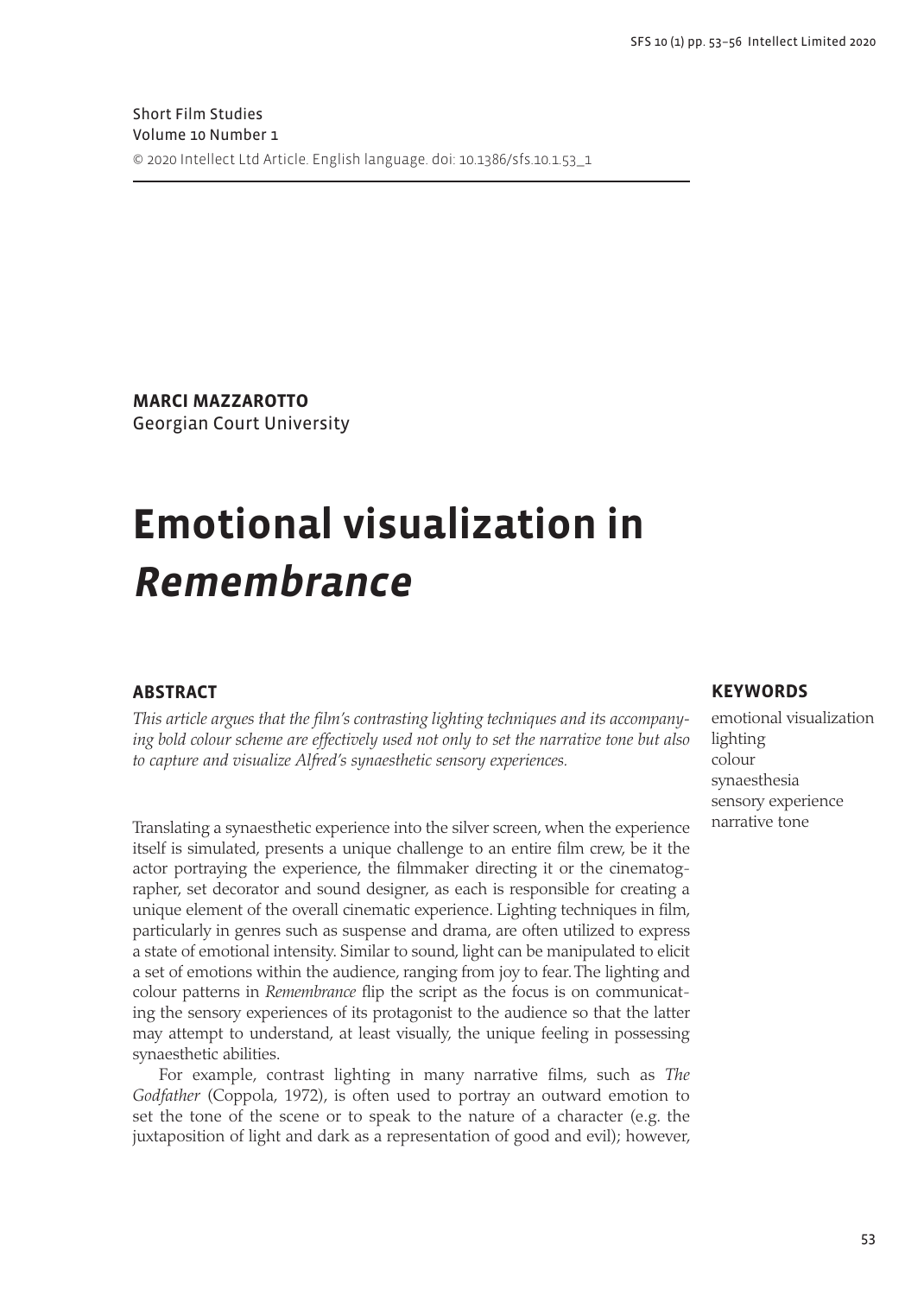traditional lighting techniques are not commonly used with the specific intent to directly convey the inwardly sensory and emotional experiences of its characters. A notable exception may be the feature film, *Eternal Sunshine of the Spotless Mind* (Gondry, 2004), which consists of a non-linear narrative plotline relying heavily on visualized storytelling to illustrate the emotional process associated with navigating and erasing human memories.

⊕

While Morgenstern's cinematographic intent may not have been explicitly focused on illustrating Alfred's synaesthesia via the film's lighting techniques and colour scheme, I argue that it successfully does just that. The film utilizes various lighting and colour patterns that serve to communicate emotion not only in setting the tone of the scene and its characters but also as a tool for the emotional visualization of Alfred's jumbled sensory experiences. From the opening shots of Alfred bathed in a bright light streaming from the approaching train to the closing shots of his shadowy figure slipping away through the thick fog, the viewer is provided an ongoing visual narrative that strengthens both character and plot development.

The scene in which Alfred mentions the woman in the loud dress (Shot 96) exemplifies the intersection between lighting, colour and narrative. To the non-synaesthete viewer, a 'loud dress' refers to a flamboyant fabric or style, while linguistically, the term implies a blend of a visual and aural experience, and in Alfred's case, such an experience becomes embodied. This moment in the film is key to understanding the fusion of senses and how it can be conveyed on- and off-screen. Since most of us can only imagine tasting words and hearing visuals, the analogy of a loud dress serves as a conduit to understanding synaesthesia and the challenge of representing it in film. I stress this point as it is a significant moment in the film that most explicitly acknowledges Alfred's unique abilities and does so utilizing both visual and narrative cues.

The film's rich lighting and colourful juxtapositions directly support its narrative structure. To note, the colour scheme mentioned herein refers specifically to the lighting techniques, rather than the colour of the costumes and set design, which would require a separate analysis. To remain within the scope of this short article, a few crucial moments were chosen to analyse and discuss. First, in contextualizing the film as a whole, the lighting shifts between bright light to a more subdued darkness about 25 times; a few examples include Shots 5–6, 17–18 and 151e–152a. Second, the colour scheme offers a bold contrast of red and gold seen most prominently in the bar setting, which consists of 109 shots, from Shot 44a through 134.

To begin, as we move through Shots 1, 3, 5 and 7, which are interwoven with Alfred's memory of Aurora, we see a clear progression in his emotional intensity. The contrasting light sources through these beginning shots are the backlight from the train station window and the increasingly bright, white light from the oncoming train. The brighter the light, the deeper the emotion. As we arrive at Shot 7, Alfred's feelings can be visually understood as deep and serene. Cutting from the train station's intense light, we move to the auditorium, where a blue/yellow spot light strikes Alfred's face, with his back remaining in darkness (Shot 8a). While Alfred is the focal point of the auditorium scene, since he is the performer, his key light is a bright blueish hue, in contrast to the soft, warm lighting of the others in the scene, including his assistant Charlotte Greeves, who stands just a short distance away.

 $\langle \spadesuit \rangle$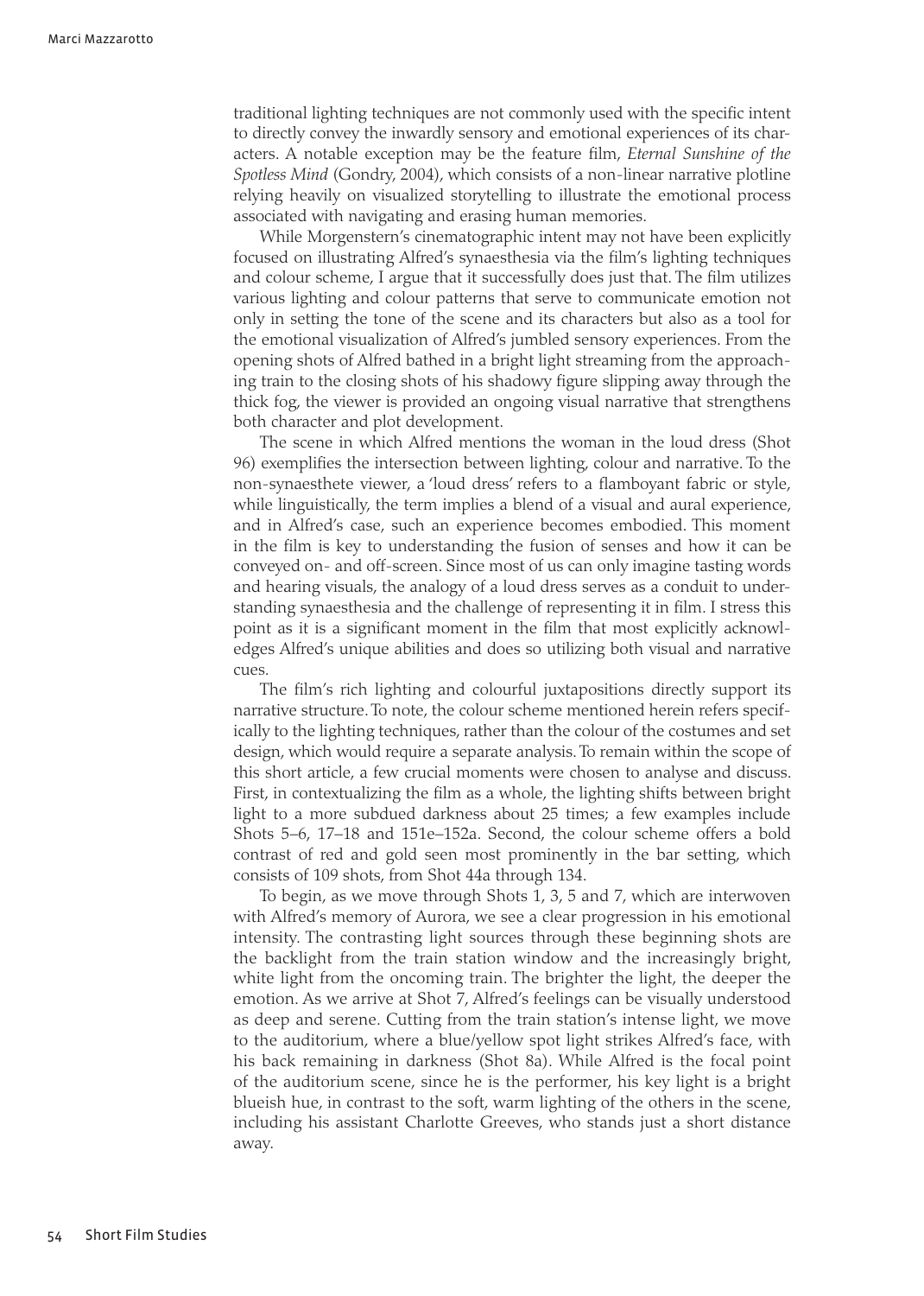Only towards the film's end (Shots 135a–153b) do we once again meet the contrasting light patterns featured in the auditorium (Shots 8a–28), and in the beginning (Shots 1–7). This recurring lighting and colour theme implies two ideas: first, the range of emotion demonstrated throughout the film, which in the case of the bright, blue light versus the shadowy darkness, can be seen as a tool to illustrate Alfred's eidetic memory. Second, it serves to highlight the repetitive, nonlinear elements featured within the narrative, such as the flashbacks occurring in the beginning, and the end.

⊕

Of particular significance to plot and character development, specifically as it relates to the emotional visualization of Alfred's synaesthesia, is the lighting colour scheme featured in Shots 44a–134. From Shot 43 to 44a, we cut to a drastically different lighting situation set in a loud, busy bar. The quicker paced editing style of these subsequent shots also works to illustrate Alfred's sensory overload. The bar setting offers a bold fusion of red and gold and while both colours are warm, they are emotionally juxtaposed with one another. Red is raw and powerful. Gold is warm and inviting. There are a few distinct colours in the bar scene, such as the green clutch purse of a peripheral character (Shot 87) and the singer's luminous brown dress (Shot 129a); however, red and gold are prominently featured.

The dressing room (Shots 29–43) is the only segment in the film where the lighting remains balanced, bathing the characters in a warm glow, although the lighting casts a slight shadow over Alfred's face (e.g. Shot 43), while remaining more evenly lit over Aurora's (e.g. Shot 42). Throughout the entire film, however, contrast lighting shadows Aurora's face far more often than Alfred's (e.g. Shots 52 and 53, 117 and 118, 129b, 136a). One interpretation is how Aurora is two-faced since she holds a secret that Alfred does not find out until after they have shared an intimate moment together. Another interpretation, as we understand later on (via Shots 138–144, 146–148, 151a–151c), is that her actions may be genuine but twofold: for love and business. On the flip side of this, Alfred is transparent in his intentions and behaviour, as he has no secrets; thus, he remains (mostly) out of the shadows.

Another visually significant moment and one that could not be captured specifically in the shot-by-shot breakdown is the snow fall occurring in the train station featured in the opening and ending shots. The speckled white of the falling snowflakes alters the scene's visuals, albeit slightly, by directly contrasting an otherwise cold, dark train station with a momentary, peaceful pause. Moving through that sombre scene in the end, we are left to ponder what Aurora's name tastes like (Shot 152c), although we might guess it is something pleasant due to Alfred's decision to turn around and miss his 12:20 train.

As argued above, the lighting techniques and the accompanying colour scheme used in *Remembrance* serve both the narrative plot and the character development. The contrasting lighting patterns, along with the bold colours, are effective in not only establishing the overall mood and tone for specific scenes, but also to illustrate synaesthesia's multi-faceted complexity. Consequently, such an emotional visualization provides for a dynamic cinematic experience, in which the audience is given direct contextual and visual cues in attempts to understand, albeit vicariously, what it may feel like to taste words, hear visuals, see sounds and otherwise empathize with Alfred's unique sensory experiences and his inability to forget.

 $\langle \spadesuit \rangle$